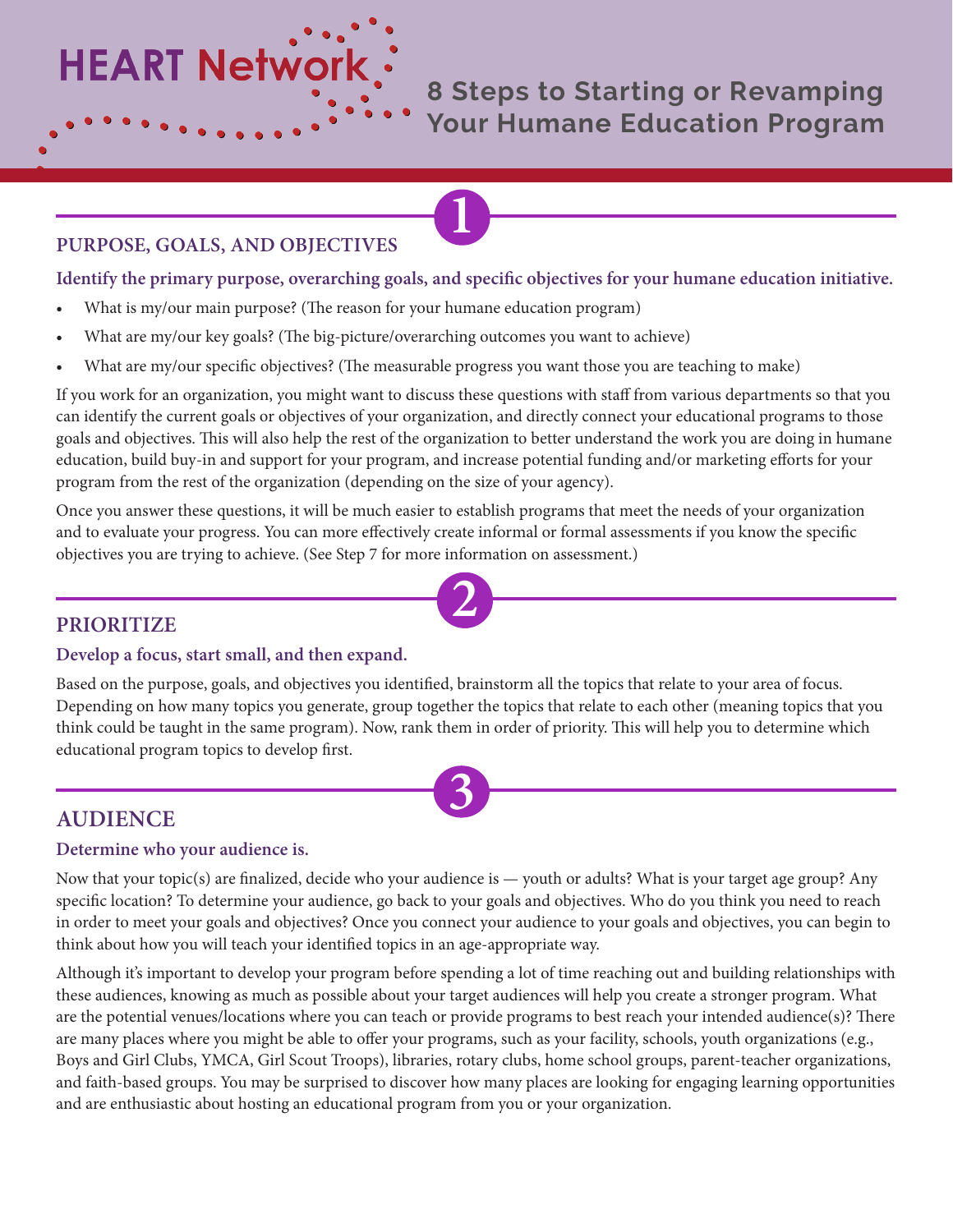



# **WORTH**

### **Make your program valuable.**

It's vital to develop a program that meets the needs and interests of your audience. For example, if you are going to teach directly in schools, consider aligning your programs to national or local standards (e.g., Common Core Learning Standards, Next Generation State Standards, International Society for Technology Education Standards, or Social-Emotional Learning Competencies), because that alignment is what most schools look for in an educational program.

If you are trying to reach a specific after-school club, find out if it has a focus such as literacy, computer skills, environmental awareness, or other competencies. If you are doing outreach in the community, consider the needs of the individual community members. As you research and learn about the interests, needs, and priorities of the community groups you want to work with, you can infuse them into the program you develop, making it of greater potential value and interest to your audience.

Don't try to be something that you are not—but if you can connect your topic to the needs and interests of your audience, the people you are reaching out to will be more likely to accept your program.

**5**

# **IMPLEMENTATION**

#### **Model your message.**

Remember, your content is only a portion of what you are teaching. As a famous saying goes, *People will remember a little of what you say, some of what you do, and all of how you make them feel*. It is essential that we act humanely while teaching humane values. Find ways to create a classroom culture of respect, kindness, and inclusion. Manage the class with effective strategies that model the behaviors you want to foster. Provide opportunities for youth to share their thoughts and feelings openly and honestly, without judgment. Utilize humane communication strategies that encourage open dialogue, build bridges, and encourage reflection.



# **THE PROGRAM**

#### **Develop your program.**

When you begin to develop your actual program, consider some of these tips, especially if you are teaching a youth program:

- Find resources that already exist (you don't have to reinvent the wheel). There are great organizations out there to help such as:
	- HEART (We have lots of free resources for you to use!): [teachheart.org/library](http://teachheart.org/library)
	- ӹ **Academy for Prosocial Learning:** [prosocialacademy.org](http://prosocialacademy.org)
	- **EXECUTE:** Association for Professional Humane Educators: [aphe.org](http://aphe.org)
	- **EXECUTE:** Humane Education Coalition: [hecoalition.org](http://hecoalition.org)
	- **EXECUTE: Institute for Humane Education: [humaneeducation.org](http://humaneeducation.org)**
	- ӹ **RedRover:** [redrover.org/readers/](https://redrover.org/readers/)
	- > TeachKind: [peta.org/teachkind/](https://www.peta.org/teachkind/)

And so many more!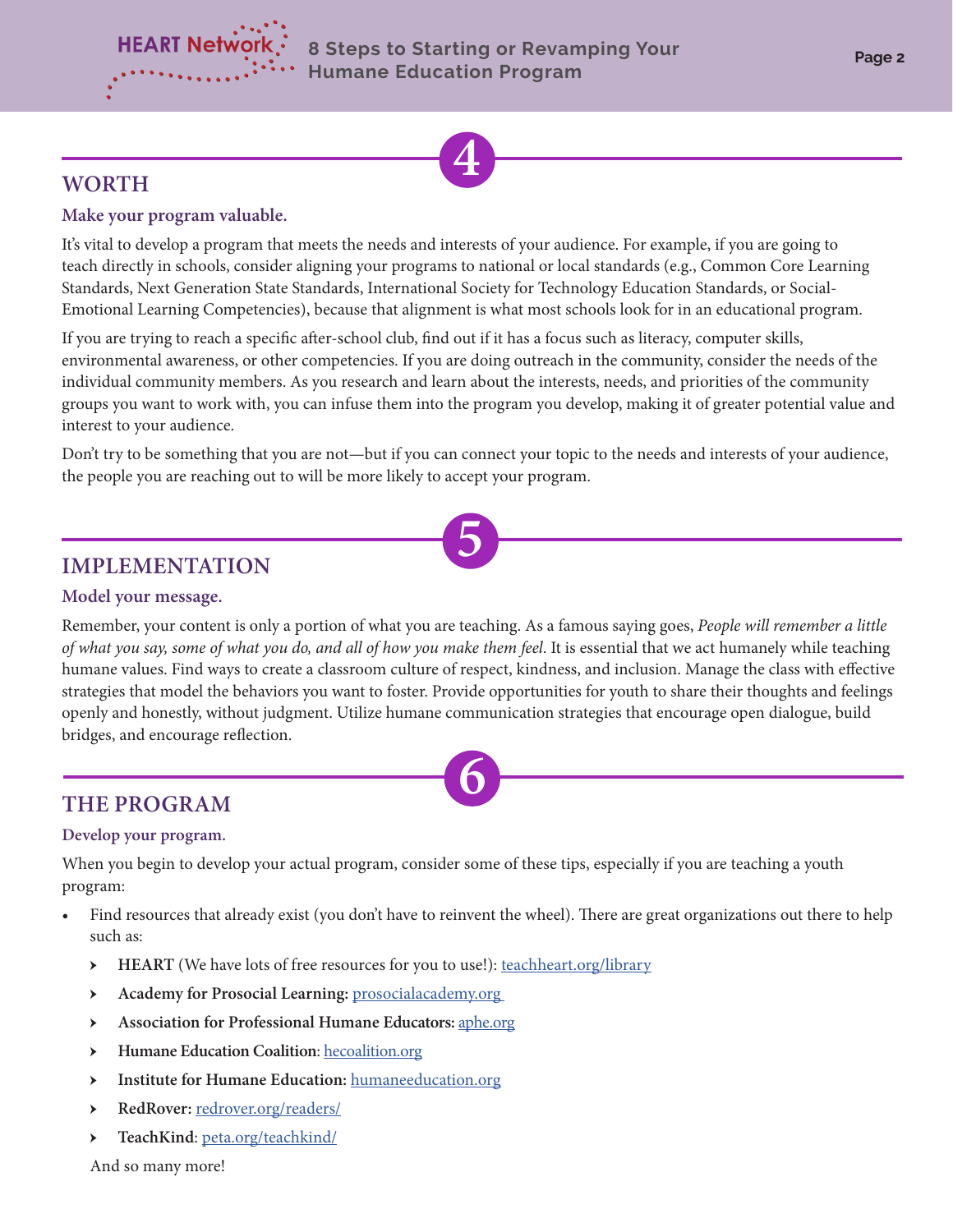

- Include an essential question to encourage application to issues beyond your lesson or program. (For example, if your topic is on one's relationship toward animal companions, wildlife, or farm animals, consider a framing question such as: *How can I act in a responsible way toward others and my community?*) In your program, you will focus on your specific topic, but ask youth to reflect on this question at the beginning and end so they can apply what they learned in your lesson to other living beings and the larger community.
- Include content that:

**HEART Networl** 

- ӹ Provides accurate information and increases knowledge/awareness
- **EXECULTE:** Cultivates prosocial behaviors and/or reverence for the natural world
- **EXECUTE:** Makes authentic connections/relates to people, animals, and the natural world when applicable
- **Exercise** Promotes critical thinking and discussion (not indoctrination and telling youth what is right or wrong, but allowing them to question and decide what they think for themselves)
- $\triangleright$  Encourages youth empowerment and gives youth an opportunity to take action/do something positive even if it is a simple project. When people are given the opportunity to be of service, they are more likely to seek out similar opportunities in the future.
- Use your content as a means to teach skills, not just content, so that youth can apply what they learn to other issues facing people, other species, and the planet (e.g., critical thinking, problem-solving, cooperation, active listening, reading, writing, or social-emotional learning).
- Provide extension activities so that whoever you are working with can use them to continue reinforcing the concepts you taught after you leave; people are more likely to remember something if they see it, hear it, and do it multiple times.

# **ASSESSMENT 7**

## **Assess your program for effectiveness.**

Humane education as a field is lacking in quantitative and qualitative data. Don't forget to develop an assessment to evaluate whether or not you are meeting your stated objectives. You can create informal and/or formal assessments to evaluate your program. If your assessment results indicate that you are not meeting all of your objectives, it is an opportunity to consider ways you can modify your delivery or revise your content to more effectively meet your goals.

# **8 EXPAND AND REPEAT**

## **Expand your program to address additional topics or reach new audiences.**

Once you have an effective program, you will be able to continue your efforts and grow. You might consider developing a new program, based on the same topic to reach a new target audience, or go back to the topics you brainstormed and develop a program on an entirely new issue. Either way, as you continue to develop effective programs, the process will become easier, and you will learn from your experience.

*We wish you all the best as you start and expand your humane education programs. Thank you for your efforts to create a more compassionate, equitable, and sustainable world for all.*